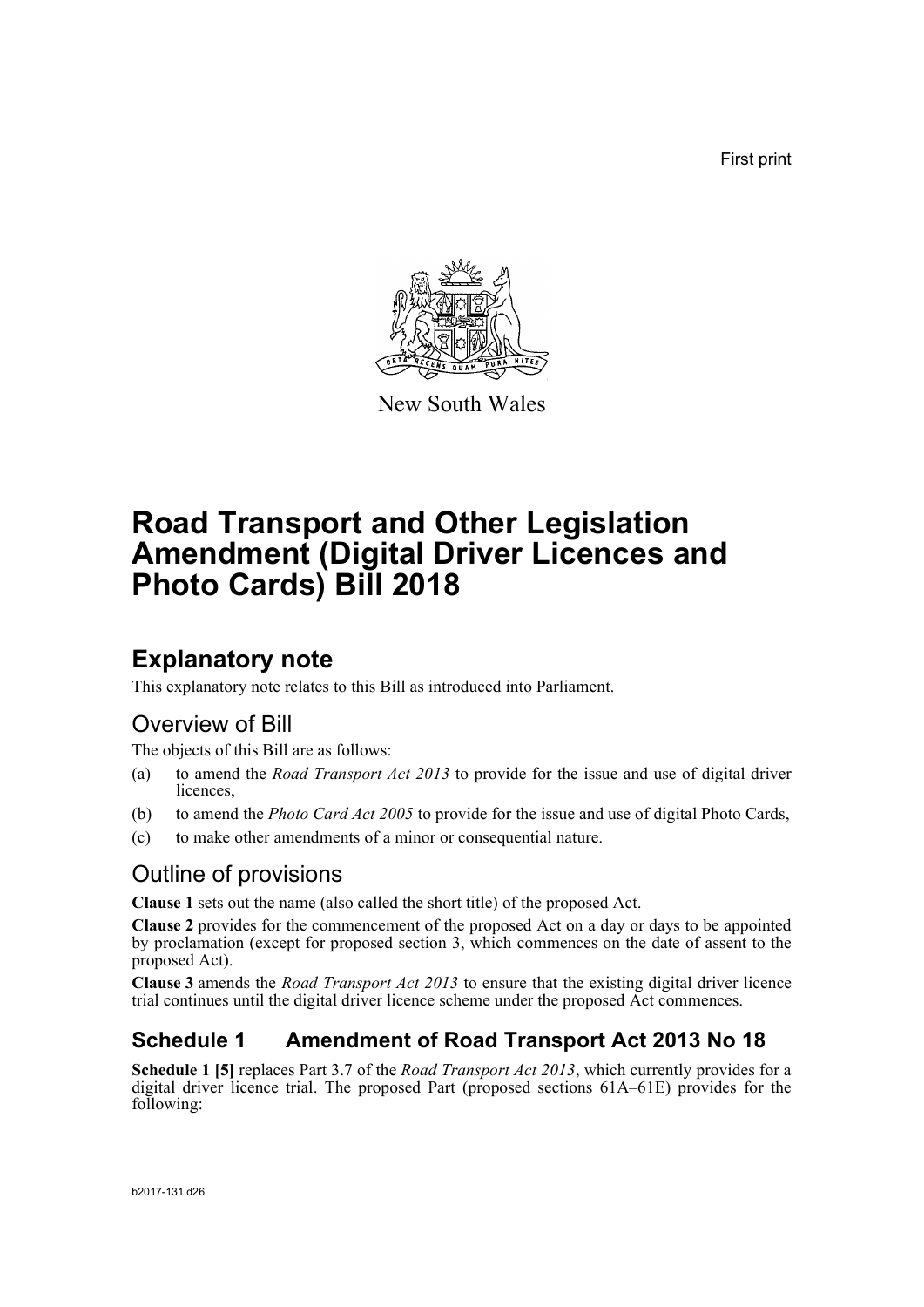- (a) the issue of a digital driver licence to a person who holds a driver licence and who applies for a digital driver licence,
- (b) the use of a digital driver licence for certain purposes as if it were a driver licence (including to satisfy legal requirements to hold, produce or carry a driver licence arising from the driving of a motor vehicle),
- (c) that a driver does not commit an offence relating to the use of a mobile phone if the mobile phone is used solely for the purpose of displaying a digital driver licence,
- (d) the treatment of a digital driver licence as if it were a driver licence,
- (e) the surrender of a digital driver licence where the holder of the digital driver licence is required to surrender or return the holder's driver licence,
- (f) the release of information for the purpose of the issue of a digital driver licence.

**Schedule 1 [3]** provides that the authority to seize an Australian driver licence does not extend to the seizure of a mobile phone or other electronic device on which a digital driver licence is displayed.

**Schedule 1 [1], [2], [4], [6] and [7]** make consequential amendments.

# **Schedule 2 Amendment of Photo Card Act 2005 No 20**

**Schedule 2 [2]** inserts proposed Part 2A (proposed sections 13A–13D) into the *Photo Card Act 2005*. The proposed Part provides for the following:

- (a) the use of a digital Photo Card for certain purposes,
- (b) the surrender of a digital Photo Card where the holder of the digital Photo Card is required to surrender or return the holder's Photo Card.
- (c) the release of information for the purpose of the issue of a digital Photo Card.

**Schedule 2 [1]** provides that an applicant for a Photo Card may only be issued a digital Photo Card if the applicant has elected to receive a digital Photo Card.

**Schedule 2 [4]** provides that the authority to seize a Photo Card does not extend to the seizure of a mobile phone or other electronic device on which a digital Photo Card is displayed.

**Schedule 2 [3] makes a consequential amendment.** 

# **Schedule 3 Amendment of other legislation**

**Schedule 3** makes consequential amendments to other legislation, including providing that digital driver licences and digital Photo Cards are evidence of age documents for the purposes of the *Liquor Act 2007* and certain other legislation.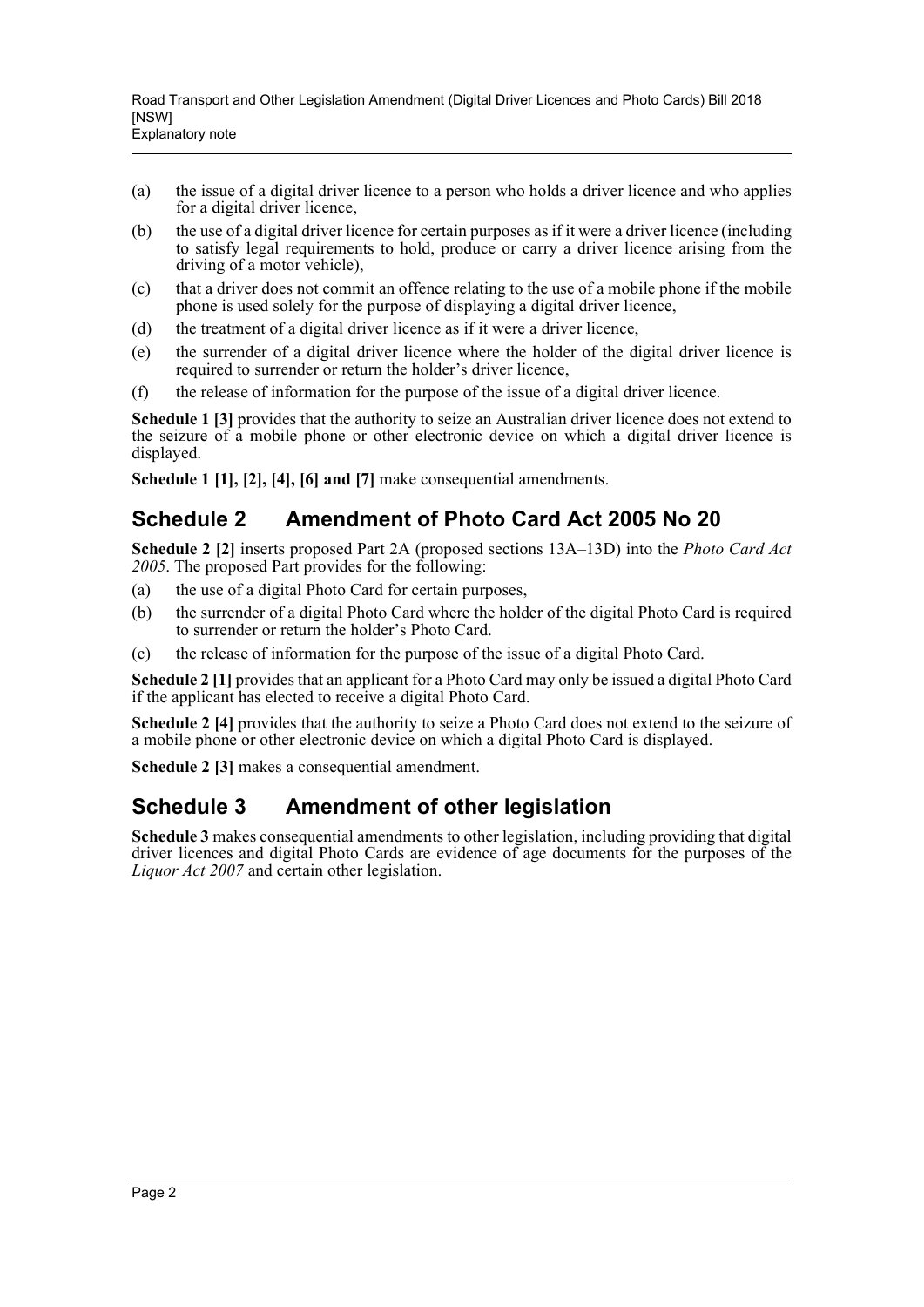First print



New South Wales

# **Road Transport and Other Legislation Amendment (Digital Driver Licences and Photo Cards) Bill 2018**

# **Contents**

|                   |   |                                            | Page |
|-------------------|---|--------------------------------------------|------|
|                   |   | Name of Act                                | າ    |
|                   | 2 | Commencement                               | 2    |
|                   | 3 | Amendment of Road Transport Act 2013 No 18 | າ    |
| Schedule 1        |   | Amendment of Road Transport Act 2013 No 18 |      |
| <b>Schedule 2</b> |   | Amendment of Photo Card Act 2005 No 20     | 6    |
| Schedule 3        |   | Amendment of other legislation             | 8    |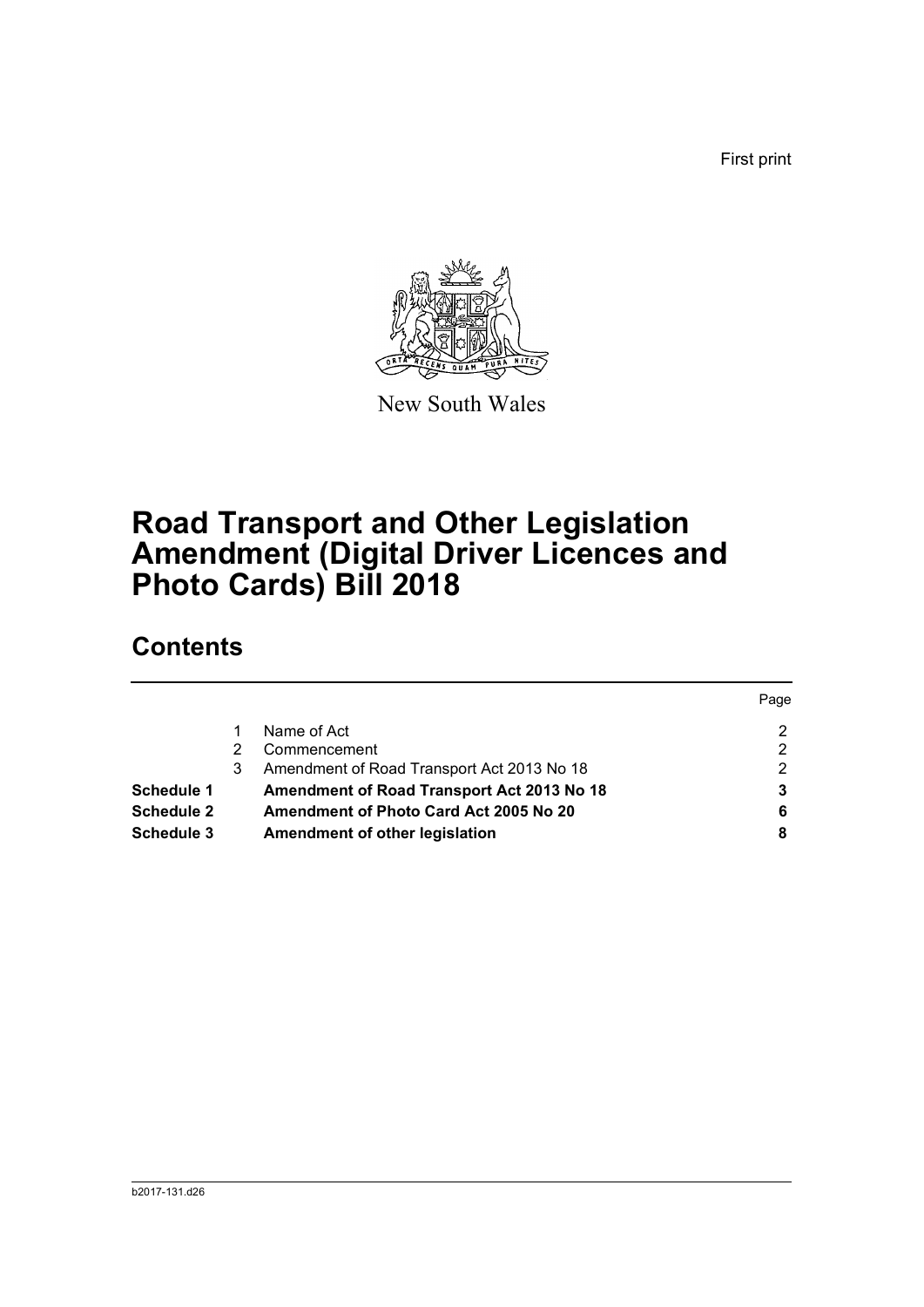

New South Wales

# **Road Transport and Other Legislation Amendment (Digital Driver Licences and Photo Cards) Bill 2018**

No , 2018

## **A Bill for**

An Act to amend the *Road Transport Act 2013*, the *Photo Card Act 2005* and other legislation to provide for the issue and use of digital driver licences and digital Photo Cards; and for other purposes.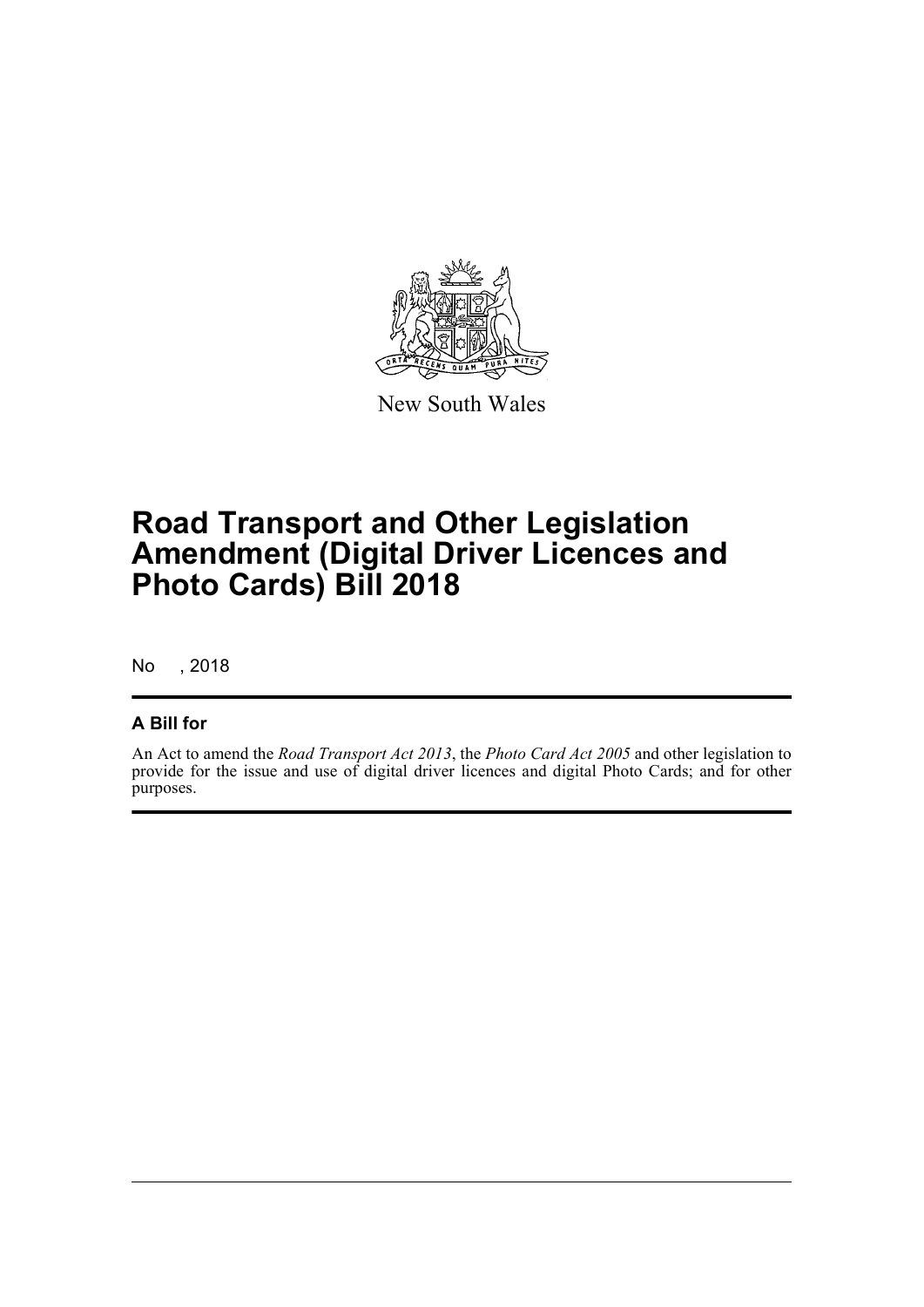<span id="page-4-2"></span><span id="page-4-1"></span><span id="page-4-0"></span>

|   |                                            | The Legislature of New South Wales enacts:                                                                            |        |  |
|---|--------------------------------------------|-----------------------------------------------------------------------------------------------------------------------|--------|--|
| 1 | Name of Act                                |                                                                                                                       |        |  |
|   |                                            | This Act is the Road Transport and Other Legislation Amendment (Digital Driver<br>Licences and Photo Cards) Act 2018. | 3<br>4 |  |
|   | Commencement                               |                                                                                                                       |        |  |
|   | (1)                                        | Except as provided by subsection (2), this Act commences on a day or days to be<br>appointed by proclamation.         | 6<br>7 |  |
|   | (2)                                        | Section 3 commences on the date of assent to this Act.                                                                | 8      |  |
| 3 | Amendment of Road Transport Act 2013 No 18 |                                                                                                                       |        |  |
|   |                                            | Section 61C Duration of digital driver licence trial                                                                  | 10     |  |
|   |                                            | Omit the section.                                                                                                     | 11     |  |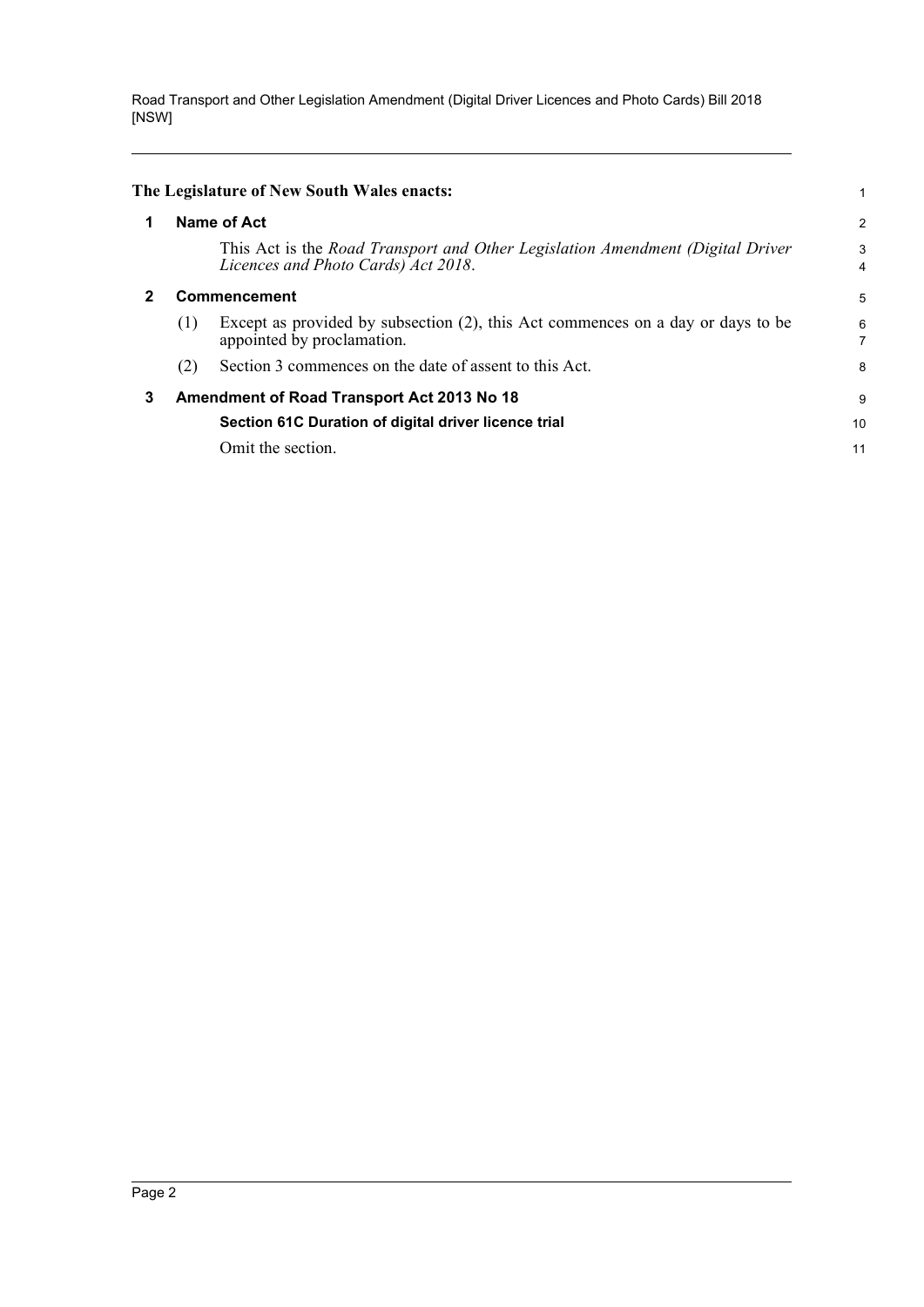Schedule 1 Amendment of Road Transport Act 2013 No 18

<span id="page-5-0"></span>

|       | <b>Schedule 1</b>                                                    |     | Amendment of Road Transport Act 2013 No 18                                                                                                                                                                                                                                                                                                                                                | 1                          |  |
|-------|----------------------------------------------------------------------|-----|-------------------------------------------------------------------------------------------------------------------------------------------------------------------------------------------------------------------------------------------------------------------------------------------------------------------------------------------------------------------------------------------|----------------------------|--|
| [1]   | <b>Section 4 Definitions</b>                                         |     |                                                                                                                                                                                                                                                                                                                                                                                           | 2                          |  |
|       |                                                                      |     | Insert in alphabetical order in section $4(1)$ :                                                                                                                                                                                                                                                                                                                                          | 3                          |  |
|       |                                                                      |     | digital driver licence has the meaning given by section 61A.                                                                                                                                                                                                                                                                                                                              | 4                          |  |
| $[2]$ |                                                                      |     | Section 4 (1), definition of "driver licence"                                                                                                                                                                                                                                                                                                                                             | 5                          |  |
|       |                                                                      |     | Omit "receipt." from paragraph (b). Insert instead:                                                                                                                                                                                                                                                                                                                                       | 6                          |  |
|       |                                                                      |     | receipt,<br>but does not include a digital driver licence.                                                                                                                                                                                                                                                                                                                                | 7<br>8                     |  |
| $[3]$ |                                                                      |     | <b>Section 52 Seizure of driver licences</b>                                                                                                                                                                                                                                                                                                                                              | 9                          |  |
|       | Insert after section 52 $(5)$ :                                      |     |                                                                                                                                                                                                                                                                                                                                                                                           | 10                         |  |
|       | (6)                                                                  |     | The authority conferred by this section to seize an Australian driver licence or<br>any article resembling an Australian driver licence does not extend to a mobile<br>phone or other electronic device on which a digital driver licence is displayed.<br>This subsection does not limit any authority to seize a mobile phone or other<br>electronic device conferred by any other law. | 11<br>12<br>13<br>14<br>15 |  |
| [4]   |                                                                      |     | Section 57 Release of photographs prohibited                                                                                                                                                                                                                                                                                                                                              | 16                         |  |
|       |                                                                      |     | Omit ", and any photographic image or other matter contained in any database of such<br>photographs," wherever occurring in section $57(1)$ and $(3)$ .                                                                                                                                                                                                                                   | 17<br>18                   |  |
| $[5]$ | <b>Part 3.7</b>                                                      |     |                                                                                                                                                                                                                                                                                                                                                                                           | 19                         |  |
|       |                                                                      |     | Omit the Part. Insert instead:                                                                                                                                                                                                                                                                                                                                                            | 20                         |  |
|       | <b>Part 3.7 Digital driver licences</b><br>61A<br><b>Definitions</b> |     |                                                                                                                                                                                                                                                                                                                                                                                           |                            |  |
|       |                                                                      |     |                                                                                                                                                                                                                                                                                                                                                                                           |                            |  |
|       |                                                                      |     | In this Part:                                                                                                                                                                                                                                                                                                                                                                             | 23                         |  |
|       |                                                                      |     | <i>digital driver licence</i> means evidence of the issue of a driver licence using<br>information (including a photograph) from the NSW driver licence register<br>relating to the holder of a driver licence that:                                                                                                                                                                      | 24<br>25<br>26             |  |
|       |                                                                      | (a) | is displayed on a mobile phone or other electronic device by way of<br>software approved for that purpose by both the Secretary and the<br>Authority, and                                                                                                                                                                                                                                 | 27<br>28<br>29             |  |
|       |                                                                      | (b) | includes the information required by this Act or the statutory rules to be<br>shown on a driver licence.                                                                                                                                                                                                                                                                                  | 30<br>31                   |  |
|       |                                                                      |     | <i>relevant purpose</i> , in relation to the use of a digital driver licence, means any<br>of the following:                                                                                                                                                                                                                                                                              | 32<br>33                   |  |
|       |                                                                      | (a) | complying with a requirement to hold, produce or carry a driver licence<br>in connection with the driving of a motor vehicle,                                                                                                                                                                                                                                                             | 34<br>35                   |  |
|       |                                                                      | (b) | complying with a request to produce an evidence of age document<br>within the meaning of the Liquor Act 2007,                                                                                                                                                                                                                                                                             | 36<br>37                   |  |
|       |                                                                      | (c) | providing evidence of a person's name or address for any purpose under<br>the Registered Clubs Act 1976,                                                                                                                                                                                                                                                                                  | 38<br>39                   |  |
|       |                                                                      | (d) | any other purpose prescribed by the regulations.                                                                                                                                                                                                                                                                                                                                          | 40                         |  |
|       |                                                                      |     | Secretary means the Secretary of the Department of Finance, Services and<br>Innovation.                                                                                                                                                                                                                                                                                                   | 41<br>42                   |  |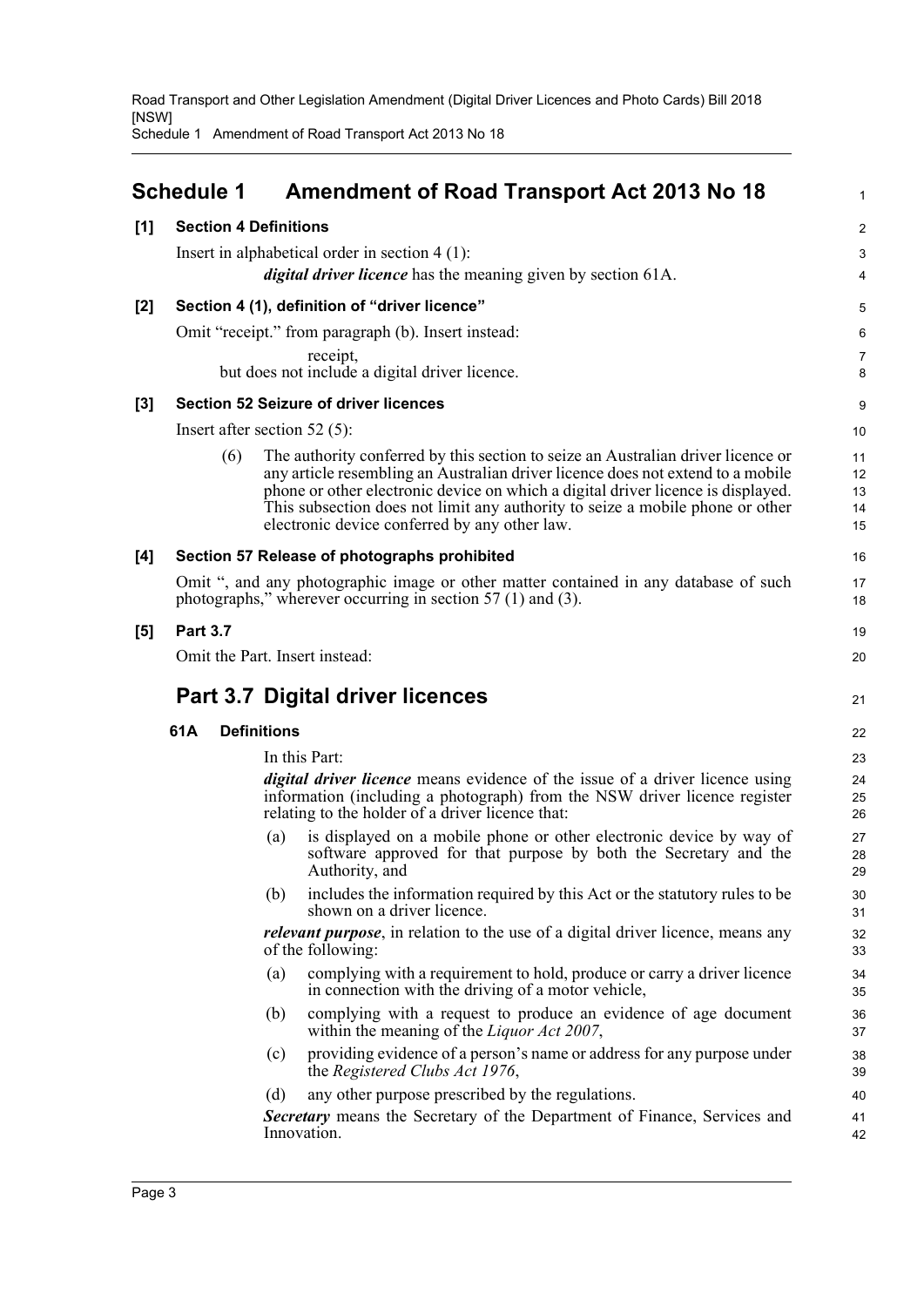Schedule 1 Amendment of Road Transport Act 2013 No 18

### **61B Application for digital driver licence**

(1) The holder of a driver licence may apply to the Authority for the issue of a digital driver licence.

(2) An application for a digital driver licence must be made in the manner approved by the Authority.

### **61C Use of digital driver licence**

- (1) The holder of a digital driver licence may use the digital driver licence for a relevant purpose by displaying the digital driver licence on a mobile phone or other electronic device.
- (2) The holder of a digital driver licence who holds, produces or carries a mobile phone or other electronic device on which the digital driver licence is displayed for a relevant purpose is taken to have held, produced or carried (as the case requires) a driver licence for that purpose.
- (3) If the holder of a digital driver licence uses the digital driver licence for a relevant purpose, the digital driver licence is to be treated as if it were a driver licence for that purpose.
- (4) Despite any other provision of this section, a person who displays or purports to display a digital driver licence is not required to give or hand over, to the person who is requiring the driver licence to be produced or handed over, the mobile phone or other electronic device on which the digital driver licence is displayed or purported to be displayed.
- (5) A digital driver licence is not displayed for the purposes of this section if:
	- (a) the screen of the mobile phone or other electronic device on which it is purportedly displayed is unable to be read by the person to whom it is displayed due to cracking, dimming, dirt or any other fault, damage or obstruction, or
	- (b) the holder of the digital driver licence fails or refuses to comply with a reasonable request by the person to whom it is purported to be displayed to facilitate the reading, copying or scanning of the whole or any part of the digital driver licence, or
	- (c) the holder of the digital driver licence refuses to comply with a reasonable direction to refresh the display of the digital driver licence.
- (6) The holder of a digital driver licence does not commit an offence under this or any other Act or law arising from the holder's use of a mobile phone or other electronic device for the purpose of displaying the holder's digital driver licence in response to a request to do so by a police officer or other person authorised to require the production of a driver licence.

**Note 1.** Rules 299, 300 and 300–1 of the *Road Rules 2014* make provision with respect to the use of mobile phones and other electronic devices by the driver of a motor vehicle.

**Note 2.** The *Road Transport (Driver Licensing) Regulation 2017* makes provision with respect to the use of mobile phones by certain licence holders when driving a motor vehicle.

### **61D Surrender of digital driver licence**

(1) The holder of a digital driver licence must remove the digital driver licence from each mobile phone or other electronic device on which the digital driver licence is capable of being displayed as soon as practicable after the holder is required to surrender or return the holder's driver licence.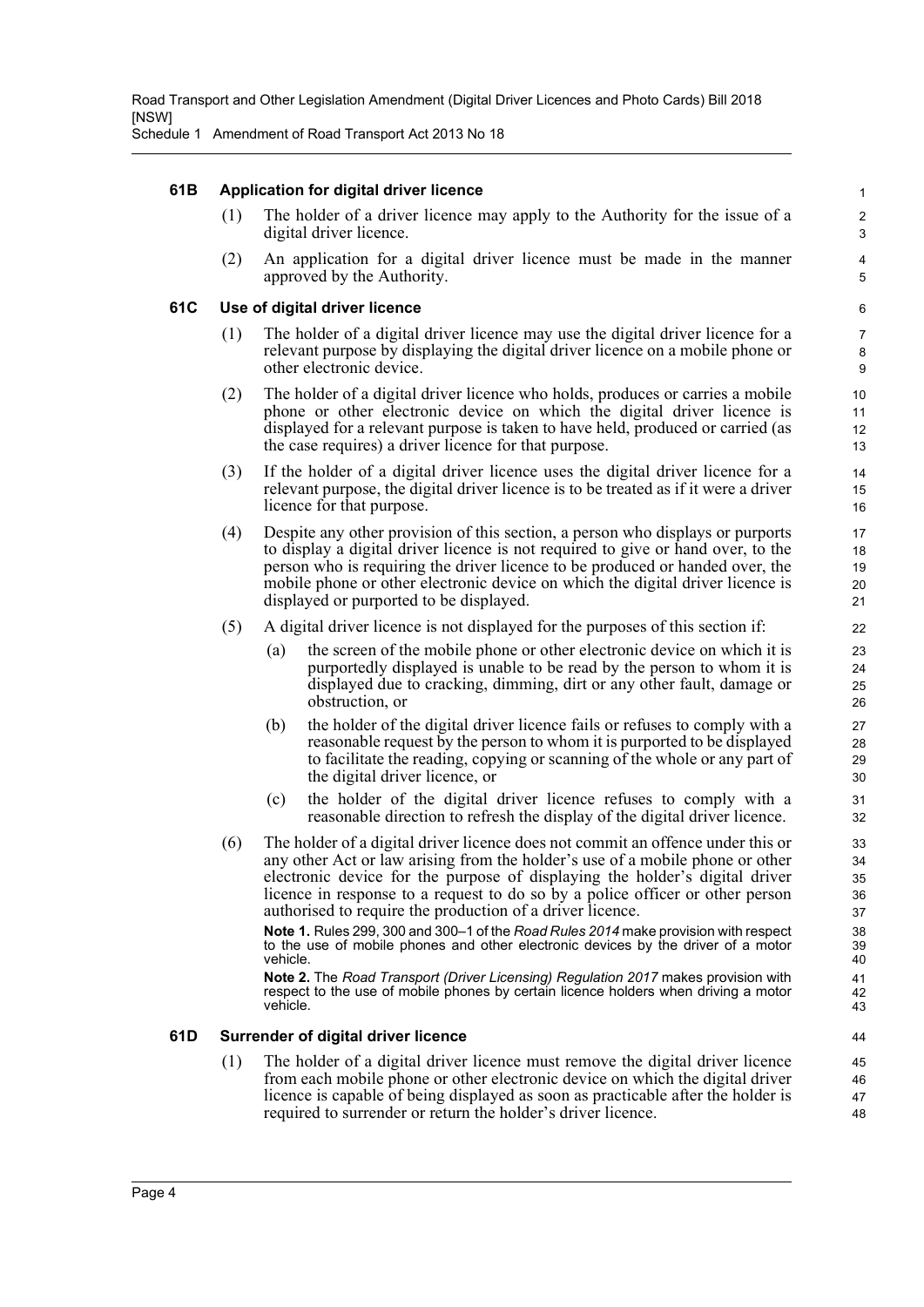Schedule 1 Amendment of Road Transport Act 2013 No 18

|     |                                         | (2) | A person who fails or refuses to remove the digital driver licence from each<br>mobile phone or other electronic device on which the digital driver licence is<br>capable of being displayed is taken to have failed to comply with the<br>requirement to surrender or return the holder's driver licence.   | 1<br>$\overline{c}$<br>3<br>4 |  |
|-----|-----------------------------------------|-----|--------------------------------------------------------------------------------------------------------------------------------------------------------------------------------------------------------------------------------------------------------------------------------------------------------------|-------------------------------|--|
|     |                                         | (3) | A person removes a digital driver licence from a mobile phone or other<br>electronic device if the person updates the digital driver licence in accordance<br>with the directions of the Authority.                                                                                                          | 5<br>6<br>$\overline{7}$      |  |
|     |                                         | (4) | Any requirement under this or any other Act or law to surrender or return a<br>driver licence does not extend to any mobile phone or other electronic device<br>on which a digital driver licence is displayed.                                                                                              | 8<br>9<br>10                  |  |
|     | 61E                                     |     | Release of information for digital driver licences                                                                                                                                                                                                                                                           | 11                            |  |
|     |                                         |     | Despite section 30 and Part 3.5, the Authority may use and release information<br>(including photographs) in the NSW driver licence register to the Secretary or<br>the Chief Executive Officer of Service NSW if the release of information is for<br>the purpose of the issue of a digital driver licence. | 12<br>13<br>14<br>15          |  |
| [6] |                                         |     | Section 175 Requirement for driver or rider to produce Australian driver licence and<br>state name and address                                                                                                                                                                                               | 16<br>17                      |  |
|     | Insert at the end of section $175$ (1): |     |                                                                                                                                                                                                                                                                                                              |                               |  |
|     |                                         |     | Note. See section 61C which enables a digital driver licence to be used to comply with<br>a request to produce a driver licence.                                                                                                                                                                             | 19<br>20                      |  |
| [7] |                                         |     | Section 176 Requirement for passenger to produce Australian driver licence and<br>state name and address                                                                                                                                                                                                     | 21<br>22                      |  |
|     |                                         |     | Insert at the end of section $176(1)$ :                                                                                                                                                                                                                                                                      | 23                            |  |
|     |                                         |     | Note. See section 61C which enables a digital driver licence to be used to comply with<br>a request to produce a driver licence.                                                                                                                                                                             | 24<br>25                      |  |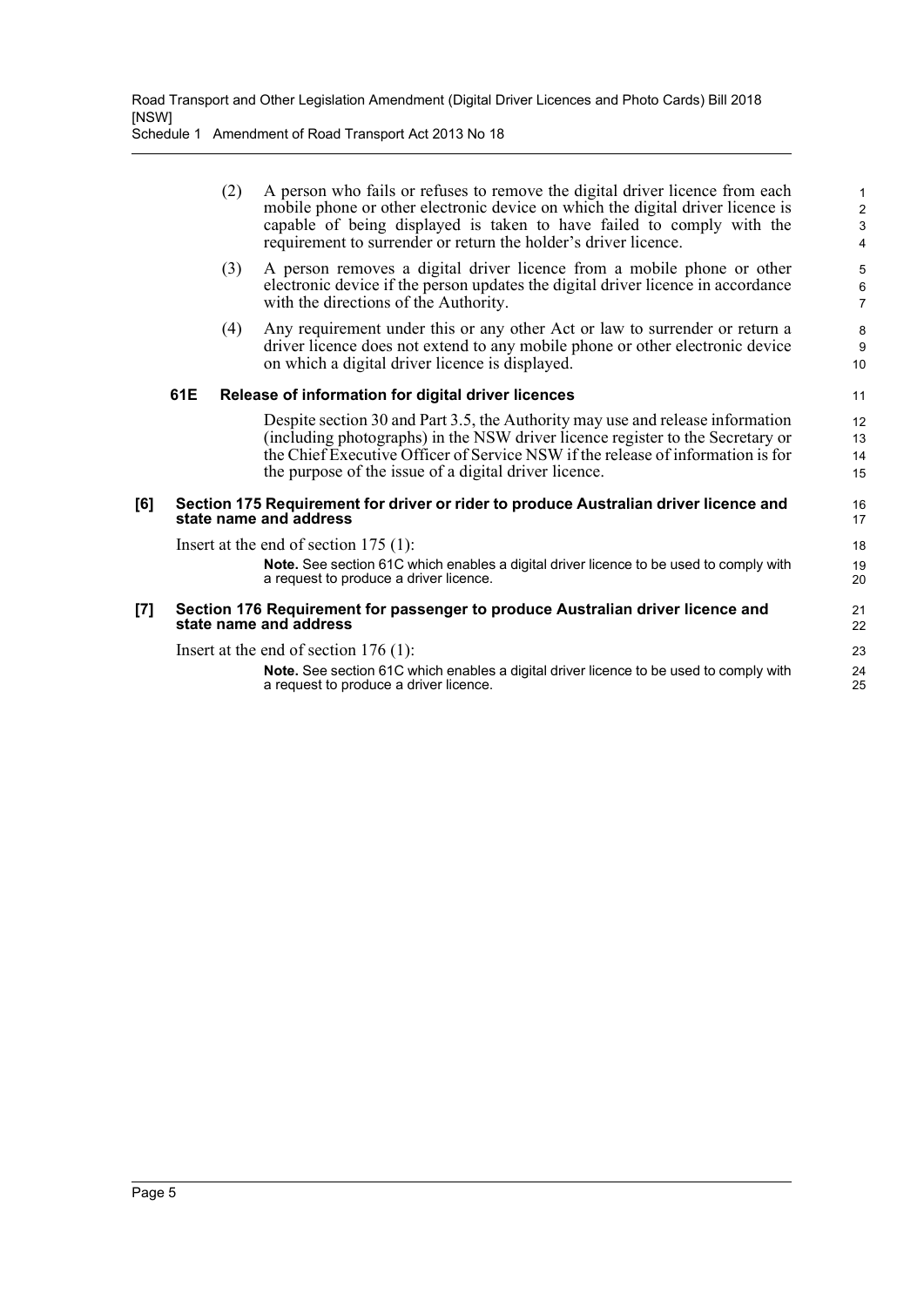1

Schedule 2 Amendment of Photo Card Act 2005 No 20

## <span id="page-8-0"></span>**Schedule 2 Amendment of Photo Card Act 2005 No 20**

|       | [1]<br>Section 5 Photo Card to be issued by Authority |                      |                                                                                                                                                                                                                                                                                                                                                                      |                            |  |  |
|-------|-------------------------------------------------------|----------------------|----------------------------------------------------------------------------------------------------------------------------------------------------------------------------------------------------------------------------------------------------------------------------------------------------------------------------------------------------------------------|----------------------------|--|--|
|       |                                                       |                      | Insert after section $5(2)$ :                                                                                                                                                                                                                                                                                                                                        |                            |  |  |
|       |                                                       | (2A)                 | The Authority may issue a digital Photo Card within the meaning of Part 2A<br>to an applicant for a Photo Card only if the applicant has elected, whether at<br>the time of the application or subsequently, to receive a digital Photo Card.                                                                                                                        | 4<br>5<br>6                |  |  |
| $[2]$ | Part 2A                                               |                      |                                                                                                                                                                                                                                                                                                                                                                      | 7                          |  |  |
|       |                                                       | Insert after Part 2: |                                                                                                                                                                                                                                                                                                                                                                      | 8                          |  |  |
|       |                                                       |                      | <b>Part 2A Digital Photo Cards</b>                                                                                                                                                                                                                                                                                                                                   | 9                          |  |  |
|       | 13A                                                   |                      | <b>Definitions</b>                                                                                                                                                                                                                                                                                                                                                   | 10                         |  |  |
|       |                                                       |                      | In this Part:                                                                                                                                                                                                                                                                                                                                                        | 11                         |  |  |
|       |                                                       |                      | <i>digital Photo Card</i> means a Photo Card issued electronically using<br>information (including a photograph) from the Register that:                                                                                                                                                                                                                             | 12<br>13                   |  |  |
|       |                                                       |                      | is displayed on a mobile phone or other electronic device by way of<br>(a)<br>software approved for that purpose by both the Secretary and the<br>Authority, and                                                                                                                                                                                                     | 14<br>15<br>16             |  |  |
|       |                                                       |                      | includes any information required under this Act or the regulations to be<br>(b)<br>included in a Photo Card.                                                                                                                                                                                                                                                        | 17<br>18                   |  |  |
|       |                                                       |                      | <i>relevant purpose</i> , in relation to the use of a digital Photo Card, means any of<br>the following:                                                                                                                                                                                                                                                             | 19<br>20                   |  |  |
|       |                                                       |                      | complying with a request to produce an evidence of age document<br>(a)<br>within the meaning of the <i>Liquor Act 2007</i> ,                                                                                                                                                                                                                                         | 21<br>22                   |  |  |
|       |                                                       |                      | providing evidence of a person's name or address for any purpose under<br>(b)<br>the <i>Registered Clubs Act 1976</i> ,                                                                                                                                                                                                                                              | 23<br>24                   |  |  |
|       |                                                       |                      | any other purpose prescribed by the regulations.<br>(c)                                                                                                                                                                                                                                                                                                              | 25                         |  |  |
|       |                                                       |                      | Secretary means the Secretary of the Department of Finance, Services and<br>Innovation.                                                                                                                                                                                                                                                                              | 26<br>27                   |  |  |
|       | 13B                                                   |                      | Use of digital Photo Card                                                                                                                                                                                                                                                                                                                                            | 28                         |  |  |
|       |                                                       | (1)                  | The holder of a digital Photo Card may use the digital Photo Card for a<br>relevant purpose by displaying the digital Photo Card on a mobile phone or<br>other electronic device.                                                                                                                                                                                    | 29<br>30<br>31             |  |  |
|       |                                                       | (2)                  | Despite any other provision of this section, a person who displays or purports<br>to display a digital Photo Card is not required to give or hand over, to the<br>person who is requiring the Photo Card to be produced or handed over, the<br>mobile phone or other electronic device on which the digital Photo Card is<br>displayed or purported to be displayed. | 32<br>33<br>34<br>35<br>36 |  |  |
|       |                                                       | (3)                  | If the holder of a digital Photo Card uses the digital Photo Card for a relevant<br>purpose, the digital Photo Card is to be treated as if it were a Photo Card for<br>that purpose.                                                                                                                                                                                 | 37<br>38<br>39             |  |  |
|       |                                                       | (4)                  | A digital Photo Card is not displayed for the purposes of this section if:                                                                                                                                                                                                                                                                                           | 40                         |  |  |
|       |                                                       |                      | the screen of the mobile phone or other electronic device on which it is<br>(a)<br>purportedly displayed is unable to be read by the person to whom it is<br>displayed due to cracking, dimming, dirt or any other fault, damage or<br>obstruction, or                                                                                                               | 41<br>42<br>43<br>44       |  |  |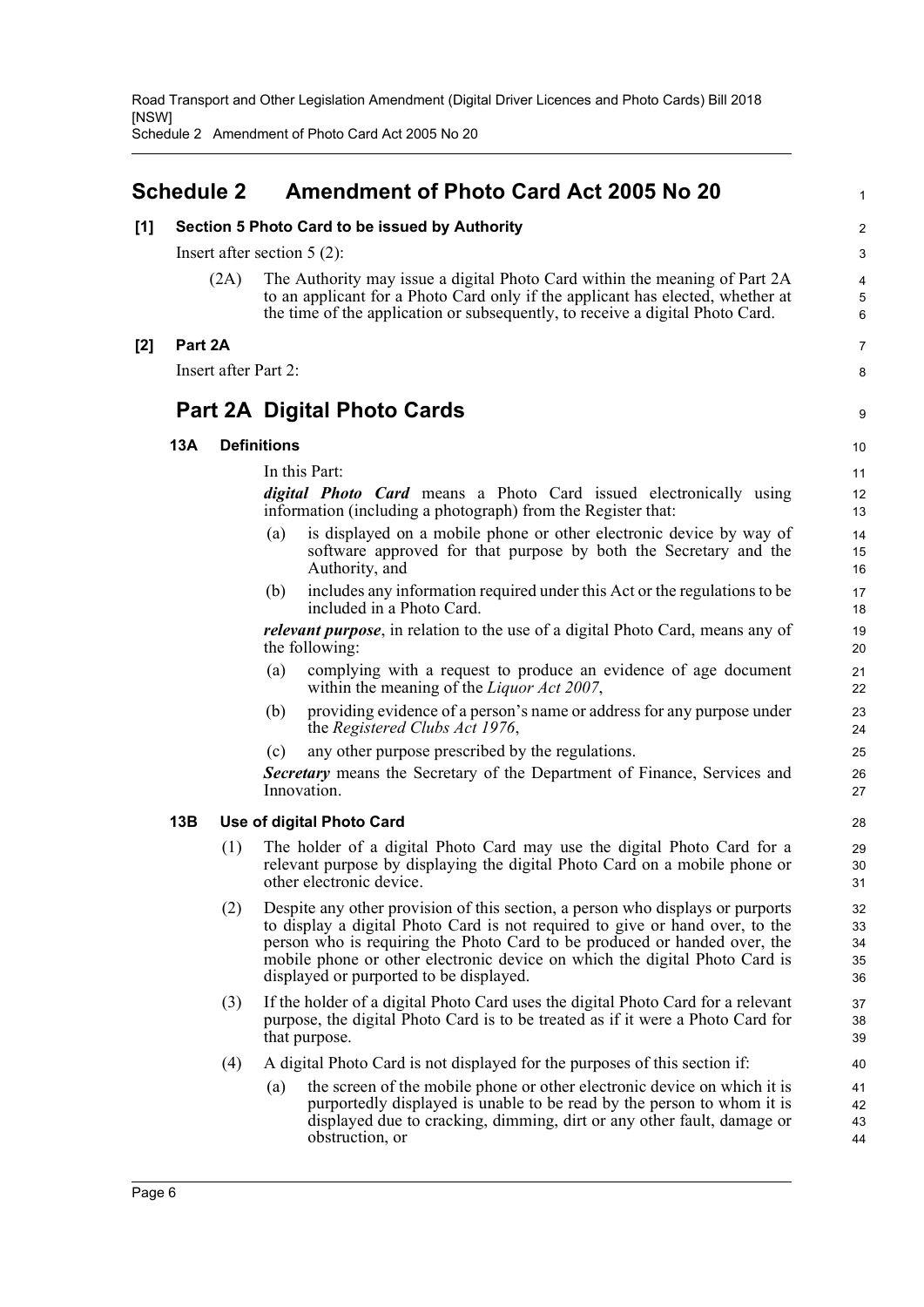Schedule 2 Amendment of Photo Card Act 2005 No 20

| (b) | the holder of the digital Photo Card fails or refuses to comply with a<br>reasonable request by the person to whom it is purported to be displayed<br>to facilitate the reading, copying or scanning of the whole or any part of |  |
|-----|----------------------------------------------------------------------------------------------------------------------------------------------------------------------------------------------------------------------------------|--|
|     | the digital Photo Card, or                                                                                                                                                                                                       |  |
|     | $(1)$ $(1)$ $(1)$ $(1)$ $(2)$ $(3)$ $(4)$ $(1)$ $(4)$ $(5)$ $(1)$ $(2)$ $(3)$ $(4)$ $(5)$ $(5)$ $(4)$ $(5)$ $(6)$ $(1)$                                                                                                          |  |

27 28 29

30 31

(c) the holder of the digital Photo Card refuses to comply with a reasonable direction to refresh the display of the Photo Card.

### **13C Surrender of digital Photo Card**

- (1) The holder of a digital Photo Card must remove the digital Photo Card from each mobile phone or other electronic device on which the digital Photo Card is capable of being displayed as soon as practicable after the holder is required to surrender or return the holder's Photo Card.
- (2) A person who fails or refuses to remove the digital Photo Card from each mobile phone or other electronic device on which the digital Photo Card is capable of being displayed is taken to have failed to comply with the requirement to surrender or return the holder's Photo Card.
- (3) A person removes a digital Photo Card from a mobile phone or other electronic device if the person updates the digital Photo Card in accordance with the directions of the Authority.
- (4) Any requirement under this or any other Act or law to surrender or return a Photo Card does not extend to any mobile phone or other electronic device on which a digital Photo Card is displayed.

### **13D Release of information for digital Photo Card**

Despite Part 4, the Authority may use and release information (including photographs) in the Register to the Secretary or the Chief Executive Officer of Service NSW if the release of the information is for the purpose of the issue of a digital Photo Card.

## **[3] Section 19 Release of photographs prohibited**

Omit ", and any photographic image or other matter contained in any database of such photographs," from section 19 (1).

## **[4] Section 29 Seizure of Photo Card**

Insert after section 29 (3):

The authority conferred by this section to seize a Photo Card, or thing resembling a Photo Card, does not extend to a mobile phone or other electronic device on which a digital Photo Card within the meaning of Part 2A is displayed. This subsection does not limit any authority to seize a mobile phone or other electronic device conferred by any other law. 32 33 34 35 36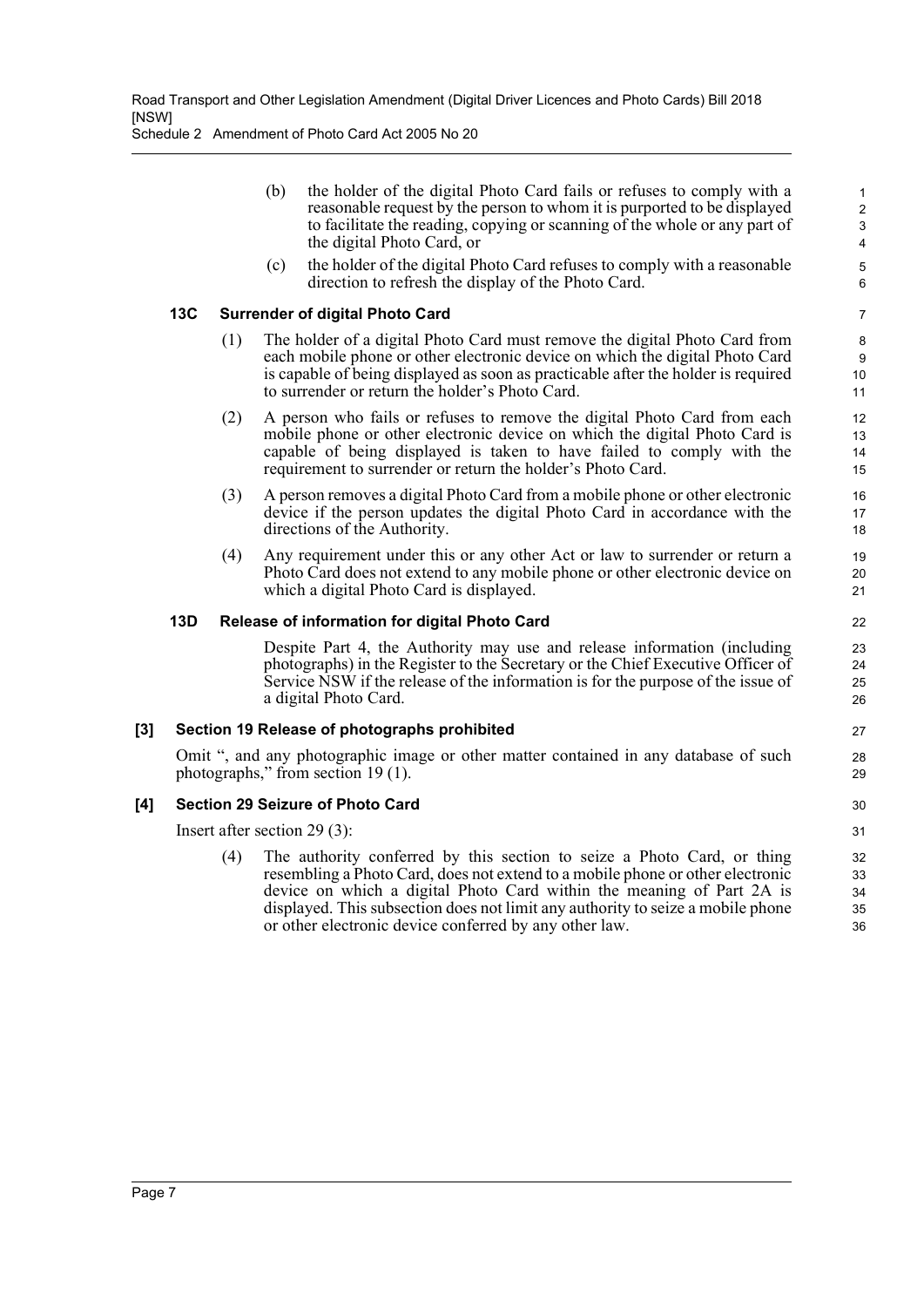Road Transport and Other Legislation Amendment (Digital Driver Licences and Photo Cards) Bill 2018 [NSW] Schedule 3 Amendment of other legislation

<span id="page-10-0"></span>

|       | <b>Schedule 3</b>                                                                                                                                                |      | Amendment of other legislation                                                                                                                                                                                                                                                | $\mathbf{1}$            |  |
|-------|------------------------------------------------------------------------------------------------------------------------------------------------------------------|------|-------------------------------------------------------------------------------------------------------------------------------------------------------------------------------------------------------------------------------------------------------------------------------|-------------------------|--|
| 3.1   |                                                                                                                                                                  |      | <b>Casino Control Regulation 2009</b>                                                                                                                                                                                                                                         | $\overline{\mathbf{c}}$ |  |
| [1]   | <b>Clause 53 Evidence of age</b>                                                                                                                                 |      |                                                                                                                                                                                                                                                                               | 3                       |  |
|       |                                                                                                                                                                  |      | Omit "the Roads and Traffic Authority" from clause 53 (a).                                                                                                                                                                                                                    | $\overline{\mathbf{4}}$ |  |
|       |                                                                                                                                                                  |      | Insert instead "Roads and Maritime Services under the <i>Road Transport Act 2013</i> ".                                                                                                                                                                                       | 5                       |  |
| $[2]$ | <b>Clause 53 (a1)</b>                                                                                                                                            |      |                                                                                                                                                                                                                                                                               | 6                       |  |
|       | Insert after clause $53$ (a):                                                                                                                                    |      |                                                                                                                                                                                                                                                                               | $\overline{7}$          |  |
|       |                                                                                                                                                                  | (a1) | a digital driver licence within the meaning of the Road Transport Act<br>2013,                                                                                                                                                                                                | 8<br>9                  |  |
| $[3]$ | <b>Clause 53 (b1)</b>                                                                                                                                            |      |                                                                                                                                                                                                                                                                               | 10                      |  |
|       | Insert after clause 53 (b):                                                                                                                                      |      |                                                                                                                                                                                                                                                                               | 11                      |  |
|       |                                                                                                                                                                  | (b1) | a digital Photo Card within the meaning of Part 2A of the <i>Photo Card</i><br>Act 2005,                                                                                                                                                                                      | 12<br>13                |  |
| 3.2   |                                                                                                                                                                  |      | <b>Gaming and Liquor Administration Act 2007 No 91</b>                                                                                                                                                                                                                        | 14                      |  |
|       |                                                                                                                                                                  |      | Section 26 Powers to inspect and seize things                                                                                                                                                                                                                                 | 15                      |  |
|       | Insert after section $26(3)$ :                                                                                                                                   |      |                                                                                                                                                                                                                                                                               |                         |  |
|       | (4)                                                                                                                                                              |      | The power to seize anything connected with an offence does not include a<br>power to seize a mobile phone or other electronic device in connection with an<br>offence arising from the use of the mobile phone or other electronic device to<br>display any of the following: | 17<br>18<br>19<br>20    |  |
|       |                                                                                                                                                                  | (a)  | a digital driver licence within the meaning of the Road Transport Act<br>2013,                                                                                                                                                                                                | 21<br>22                |  |
|       |                                                                                                                                                                  | (b)  | a digital Photo Card within the meaning of Part 2A of the Photo Card<br>Act 2005,                                                                                                                                                                                             | 23<br>24                |  |
|       |                                                                                                                                                                  | (c)  | any other digital evidence of age document prescribed by the<br>regulations.                                                                                                                                                                                                  | 25<br>26                |  |
|       | (5)                                                                                                                                                              |      | Subsection (4) does not limit any authority to seize a mobile phone or other<br>electronic device conferred by any other law.                                                                                                                                                 | 27<br>28                |  |
| 3.3   | Liquor Act 2007 No 90                                                                                                                                            |      |                                                                                                                                                                                                                                                                               | 29                      |  |
| [1]   | <b>Section 4 Definitions</b>                                                                                                                                     |      |                                                                                                                                                                                                                                                                               | 30                      |  |
|       | Insert "under the <i>Road Transport Act 2013</i> " after "Services" in paragraph (a) of the<br>definition of <i>evidence of age document</i> in section $4(1)$ . |      |                                                                                                                                                                                                                                                                               |                         |  |
| $[2]$ |                                                                                                                                                                  |      | Section 4 (1), definition of "evidence of age document"                                                                                                                                                                                                                       | 33                      |  |
|       | Insert after paragraph (a):                                                                                                                                      |      |                                                                                                                                                                                                                                                                               | 34                      |  |
|       |                                                                                                                                                                  | (a1) | a digital driver licence within the meaning of the Road Transport Act<br>2013,                                                                                                                                                                                                | 35<br>36                |  |